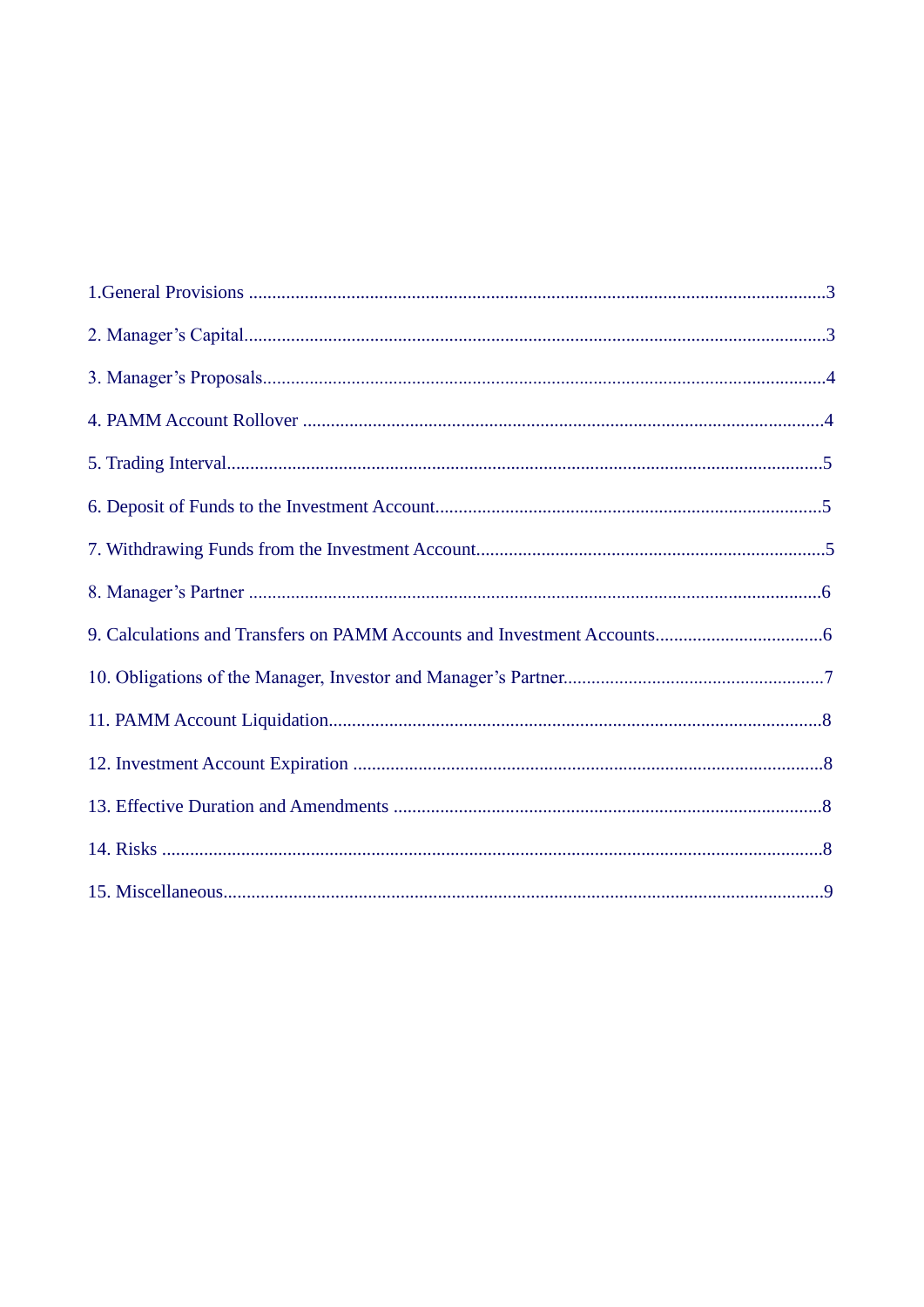### **1. General Provisions**

1.1. These Regulations define the terms and conditions under which Pure M Global LTD, known under the Business name of ´Pure Market Broker´ (hereinafter referred to as the "Company") provides the PAMM Account service to Clients.

1.2. The PAMM Account service is designed to put Investors' Investment Accounts under the control of the Manager. The Manager trades on financial markets with the Investors' interests in mind. The PAMM Account combines Investors' Investment Accounts into a single trading account to be managed by the Manager.

1.3. The Manager is an agent of the Investor in relation to the Investment Account and does not provide trust management of the Investor's funds.

1.4. Only the Manager can carry out trading operations on the Investment Account.

1.5. Only the Investor can deposit/withdraw funds to/from the Investment Account.

1.6. All calculations both on PAMM Accounts and Investment Accounts, as well as the transfer of all types of remuneration to the Manager and Manager's Partners are carried out by the Company.

1.7. Only the Manager may submit claims to the Company regarding the failure to fulfill or the improper fulfillment of any obligations related to trading operations on the Investment Account.

1.8. The Company shall keep the personal information of Investors, Managers, and Partners confidential and shall not release it to third parties.

1.9. When a Manager submits a claim relating to trading operations on their PAMM Account, deposit and withdrawal requests on the account will not be processed until a decision has been reached regarding the disputed operation(s). If a Manager has active deposit or withdrawal requests on their account, they are advised to submit their claim in as short a period of time as is possible to avoid violating the PAMM Account calculation rules.

### **2. Manager's Capital**

2.1. As a guarantee to observe Investors' interests, the Manager must be an Investor in his/her own PAMM Account. This is accomplished by the mandatory contribution of Manager's Capital.

2.2. When registering a PAMM Account, the Manager's Capital is transferred to the Manager's Investment Account.

2.3. No remuneration is paid on the Manager's Investment Account.

2.4. Managers must maintain a Balance on their Investment Accounts greater than or equal to the level of the Manager's Capital. The only way Managers can access their Manager's Capital is by liquidating the PAMM Account.

2.5. The Manager can only increase the Manager's Capital and may not decrease it.

2.6. Managers of public PAMM Accounts with more than 100,000 USD in Equity are not allowed to trade with more than 1:100 leverage on their accounts. When the equity level on a PAMM Account reaches 100,000 USD, the PAMM Manager must lower their leverage in myPure.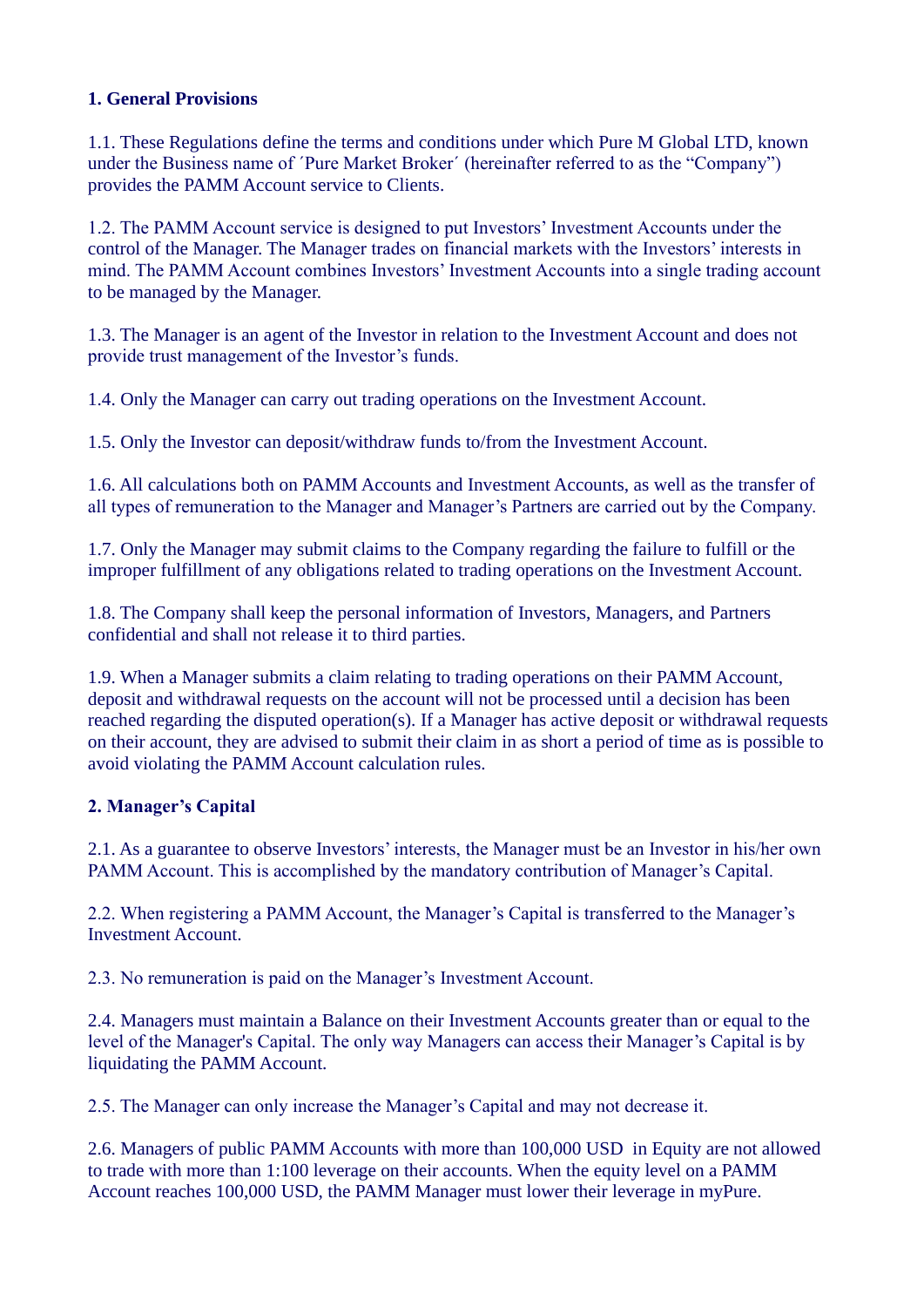2.7. When creating a PAMM Account and transferring the Manager's Capital to the account, a Manager must determine whether their account will be public or private: a. Public PAMM Accounts appear in the full list of accounts on the site, and their monitoring becomes visible to all, plus a dedicated thread in the forum is created for this PAMM Account. The creation of a public PAMM Account requires the Manager to specify a nickname and password on the Company's forum. b. Private PAMM Accounts cannot be made public at a later time. c. The minimum amount of funds required to create a Public PAMM Account is published on the Company's website.

2.8. The name and description of a PAMM Account must not contain any of the following elements: obscene language or any elements that are insulting in nature, including racial, religious, nationalistic and ethnic slurs; guarantees of profits or other promises; direct or indirect references to competing companies or their advertisements; the word "Pure FX"; the names of government officials and agencies; references to gambling or financial pyramid schemes; and references to the PAMM Accounts of other managers or other internet resources. The following elements can be used: the manager's first name and last name; the names of trading indicators; descriptions of an advisor or trading strategy; the denomination of the account; and any other elements that don't violate the restrictions listed above. The Company reserves the right to change the name of PAMM Accounts at its own discretion and without prior warning.

### **3. Manager's Proposals**

3.1. The Manager's Proposal ("Proposal") refers to the Manager's offer to potential Investors to open Investment Accounts within the Manager's PAMM Account.

3.2. The Proposal consists of a set of parameters that the Company uses to calculate the Manager's Remuneration, and also defines other conditions for opening Investment Accounts within the PAMM Account.

3.3. The Investor's acceptance of the Proposal does not bind the Manager and the Investor with contractual obligations and under no circumstances leads to the conclusion of a contract.

3.4. A Manager can create a Proposal immediately after opening a PAMM Account. The Proposal will be inactive and will remain inactive, and Investors will be unable to invest funds in the PAMM Account, until the Manager has taken the necessary steps to activate the account. Managers may only create one public Proposal, but may create as many private Proposals as they like.

3.5. To activate a Proposal and begin accepting Investor deposits, a Manager must first verify the information they provided while registering as a client of the Company by filling out an identity verification form. The terms for activating Proposals are available on the Company Site.

3.6. The Company allows Managers to create Proposals with one to ten different levels. Each level sets out the terms of Manager compensation at a particular level of investment in the PAMM Account. For public PAMM Accounts, the first level of a Proposal must have a minimum investment requirement of 100 USD. For private PAMM Accounts, 100 USD is the minimum level for the minimum investment requirement.

3.7. The Company reserves the right to block investor deposits on PAMM Account under the following circumstances:

a. when fraudulent activity is suspected;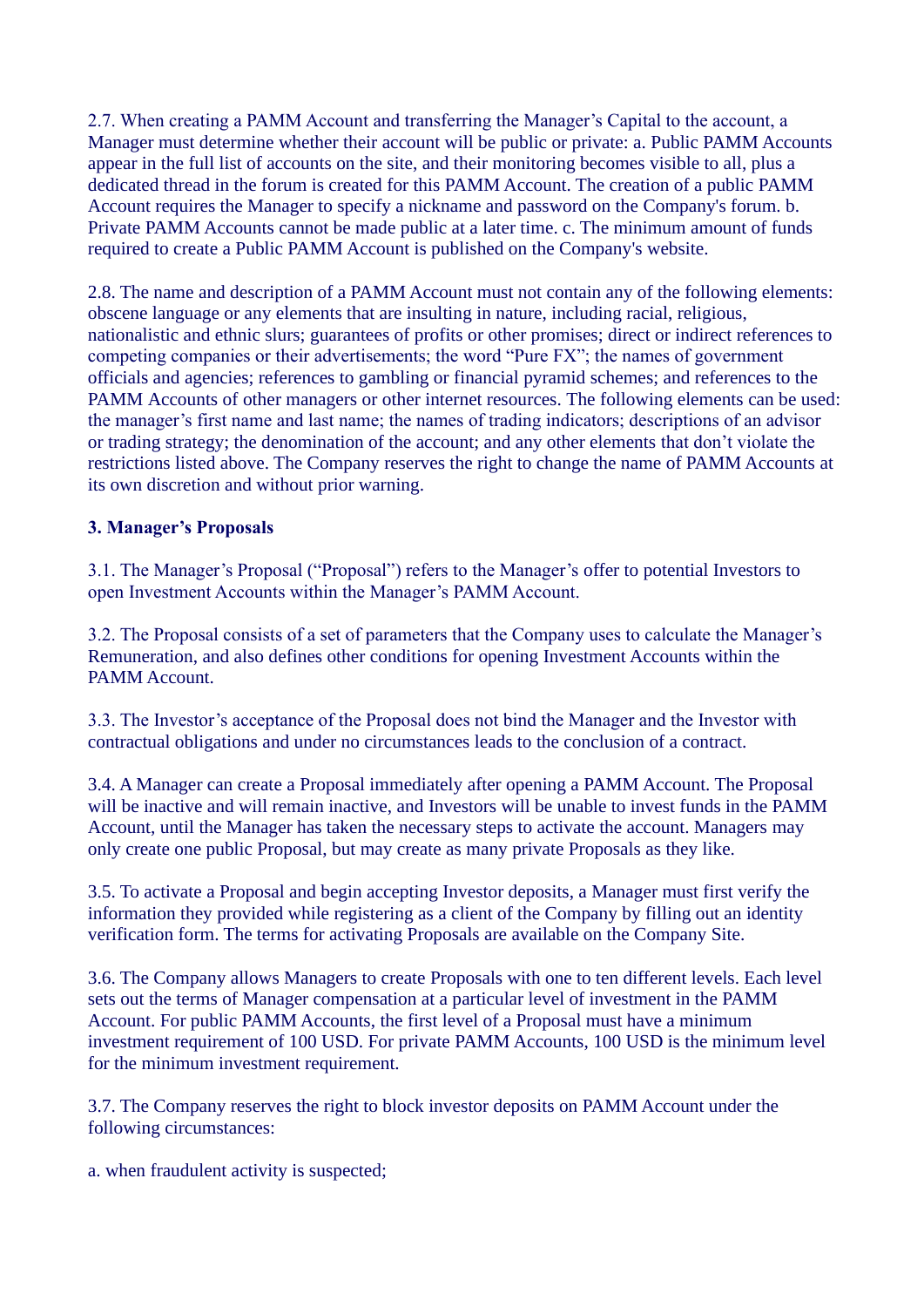b. when the forum rules are not observed;

c. when there is not enough activity on the account's discussion on PAMM;

d. when the Company's request to change a username or PAMM Account name which contains obscene language or any elements that are insulting in nature, including racial, religious, nationalistic and ethnic slurs are not fulfilled;

e. in case of existing details approved for a manager's myPure to attract investors, the same details (and those of family members and affiliated persons) will not be approved. Detection of any overlap of a manager's details (passport details, address, e-mail, telephone, etc.) with other clients applying solely for the proposal will result in the latter's application being rejected. f. other reasons (including without prior warning or explanation).

### **4. PAMM Account Rollover**

4.1. The PAMM Account Rollover ("Rollover") takes place on all PAMM Accounts at the beginning of each trading hour and may last for several minutes.

4.2. A Rollover can be either Active or Idle:

a. An Idle Rollover is used for gathering statistics and updating information on the PAMM Account and 5 Investment Accounts;

b. An Active Rollover is used for gathering statistics and updating information on the PAMM Account and Investment Accounts, calculating and paying remuneration to the Manager and Partners, and executing deposit and withdrawal requests;

4.3. The type of Rollover (Active or Idle) is determined by the Manager. A PAMM Account must have at least one Active Rollover per day.

4.4. If as a result of a technical malfunction a Rollover does not occur, the missed Rollover will take place at the beginning of the next hour after the malfunction has been fixed.

### **5. Trading Interval**

5.1. A Trading Interval on an Investment Account begins on the date the Investment Account is activated (first deposit).

5.2. The length of a Trading Interval may be set at one, three or six calendar months.

5.3. The Manager determines the length of Trading Intervals on their PAMM Account when creating the Proposal.

5.4. The end of a Trading Interval designates the beginning of the following Trading Interval.

### **6. Deposit of Funds to the Investment Account**

6.1. A request must be submitted in Pure Portal to deposit funds to an Investment Account.

6.2. Upon submitting the request to deposit funds, the corresponding sum will be debited from the Investor's Transitory Account in Pure Portal. If the deposit currency of the Investment Account and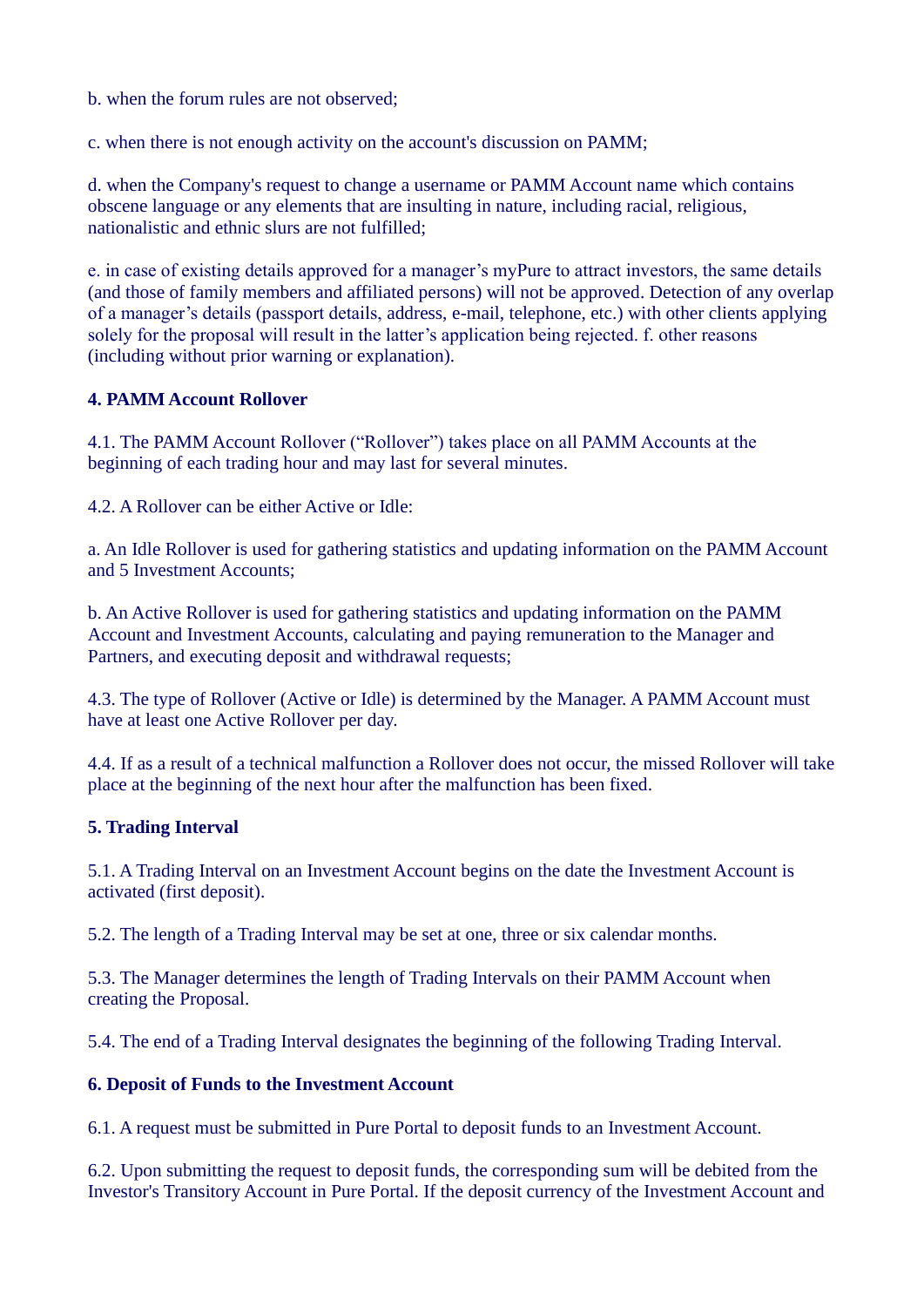the Transitory Account are not the same, the deposit will be converted using the Company's exchange rate.

6.3. Upon submitting the request to deposit funds, the request execution time is fixed. The request will be executed during the next suitable Active Rollover.

6.4. An Investor cannot cancel a request to deposit funds once it has been submitted.

6.5. When a request to deposit funds is submitted, it will be processed during the next Active Rollover (based on the settings in the Manager's Request Planner) at the current share price (at Rollover, not at the time the request is submitted).

6.6. In the case that funds are debited from the Investor's Transitory Account and the deposit is not made for any reason, it will be made at the next Rollover, once normal service has resumed.

6.7. In the case that the request to deposit funds for any reason is not fulfilled, it will be completed at the next Rollover, once normal service has resumed.

6.8. In the case that the request to deposit funds for any reason is not fulfilled, the share price for the request will be in accordance with the share price at the Rollover in which the request is fulfilled, once normal service has resumed.

6.9. Managers can change the time when an active deposit request will be processed, but only to an earlier time.

6.10. The Company can cancel a deposit request on a PAMM Account if non-trading operations are temporarily blocked on the account.

#### **7. Withdrawing Funds from the Investment Account**

7.1. A request must be submitted in Pure Portal to withdraw funds from an Investment Account.

7.2. Funds withdrawn from the Investment Account will be transferred to the Investor's Transitory Account in Pure Portal in the deposit currency of the Investment Account.

7.3. After executing a request to withdraw funds from an Investment Account, the remaining Balance must be above the minimum Balance stated in the Manager's Proposal.

7.4. In order to withdraw all funds, the Investor must submit a request to close the Investment Account.

7.5. Upon submitting the request to withdraw funds, the request execution time is fixed. The request will be executed during the next suitable Active Rollover.

7.6. When a request to withdraw funds or close an Investment Account is submitted, it will be processed during the next Active Rollover (based on the settings in the Manager's Request Planner) at the current share price (at Rollover, not at the time the request is submitted).

7.7. In the case that a request to withdraw funds is not fulfilled for any reason it will be completed at the next Rollover, once normal service has resumed. The share price will be price at the Rollover in which the request is actually fulfilled.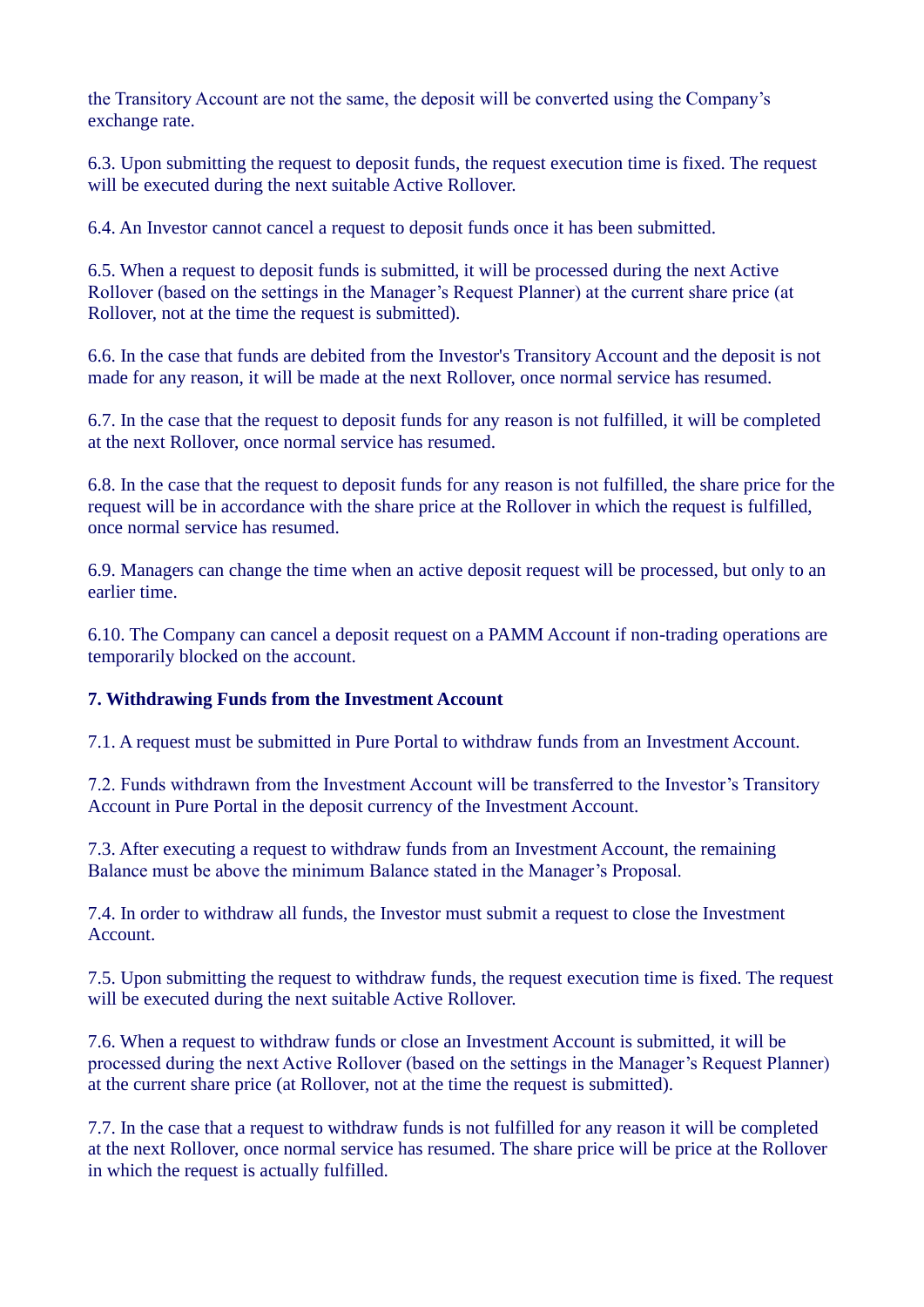7.8. An Investor cannot cancel their request to withdraw funds or close their Investment Account once the request has been submitted.

7.9. Managers can change the time when an active request to withdraw funds or close an account will be processed, but only to an earlier time.

7.10. The Company can cancel a request to withdraw funds or close an investment account if nontrading operations are temporarily blocked on the corresponding PAMM Account.

### **8. Manager's Partner**

8.1 The Manager registers a Manager's Partner ("Partner") by assigning the Partner a login and setting up the terms of the partnership.

8.2. There are two types of Remuneration: a. Acquisition Remuneration: This is paid as a percentage of the Manager's Share of Profit from Investors acquired by the Partner. b. Auxiliary Remuneration: This is paid as a percentage of the Manager's Share of Profit from all Investors in the PAMM-Account.

8.3. An Investor is considered to have been acquired by a Partner if when registering their Investment Account, the Investor indicates the Partner's login in one of the ways described on the Company's website.

8.4. The Acquisition Remuneration for the Investment Account will be fixed and equal to the current amount of Acquisition Remuneration set for the Partner.

8.5. The Partner's Remuneration is calculated by the Company according to the set terms of partnership between the Partner and the Manager. The Partner's Remuneration is calculated at the moment the Manager's Remuneration is debited from the Investment Account according to the accepted Proposal.

### **9. Calculations and Transfers on PAMM Accounts and Investment Accounts**

9.1 The Balance of an Investment Account is calculated according to the following rules: a. Every deposit of funds shall increase the Balance by the sum deposited; b. Every withdrawal of funds shall proportionately decrease the Balance in accordance with the operation; c. At the end of a Trading Interval, after Remuneration has been paid, the Balance of the Investment Account becomes equal to the Equity of the Investment Account.

9.2 The Equity of an Investment Account ("Equity") is calculated according to the following rules: a. every trading operation on the Investment Account increases/decreases Equity by the profit/loss on that operation; b. payment of the Manager's Remuneration decreases the Equity by the amount of the Remuneration; c. every deposit of funds increases Equity by the sum deposited; d. every withdrawal of funds decreases Equity by the sum withdrawn.

9.3. The Manager's Share of Profit is calculated by the Company using the following formula: (equity – balance)\* fee / 100, where equity – Equity of the Investment Account; balance – Balance of the Investment Account; fee –Manager's Share of Profit in accordance with the relevant Manager Proposal. 7 When the results are positive, the Manager's Share of Profit is paid in the following cases: a. at the end of a Trading Interval on the Investment Account; b. an Investment Account is transferred to a different Proposal; c. when a partial withdrawal of funds is made from the Investment account (the Manager is paid a percentage of the compensation based on the amount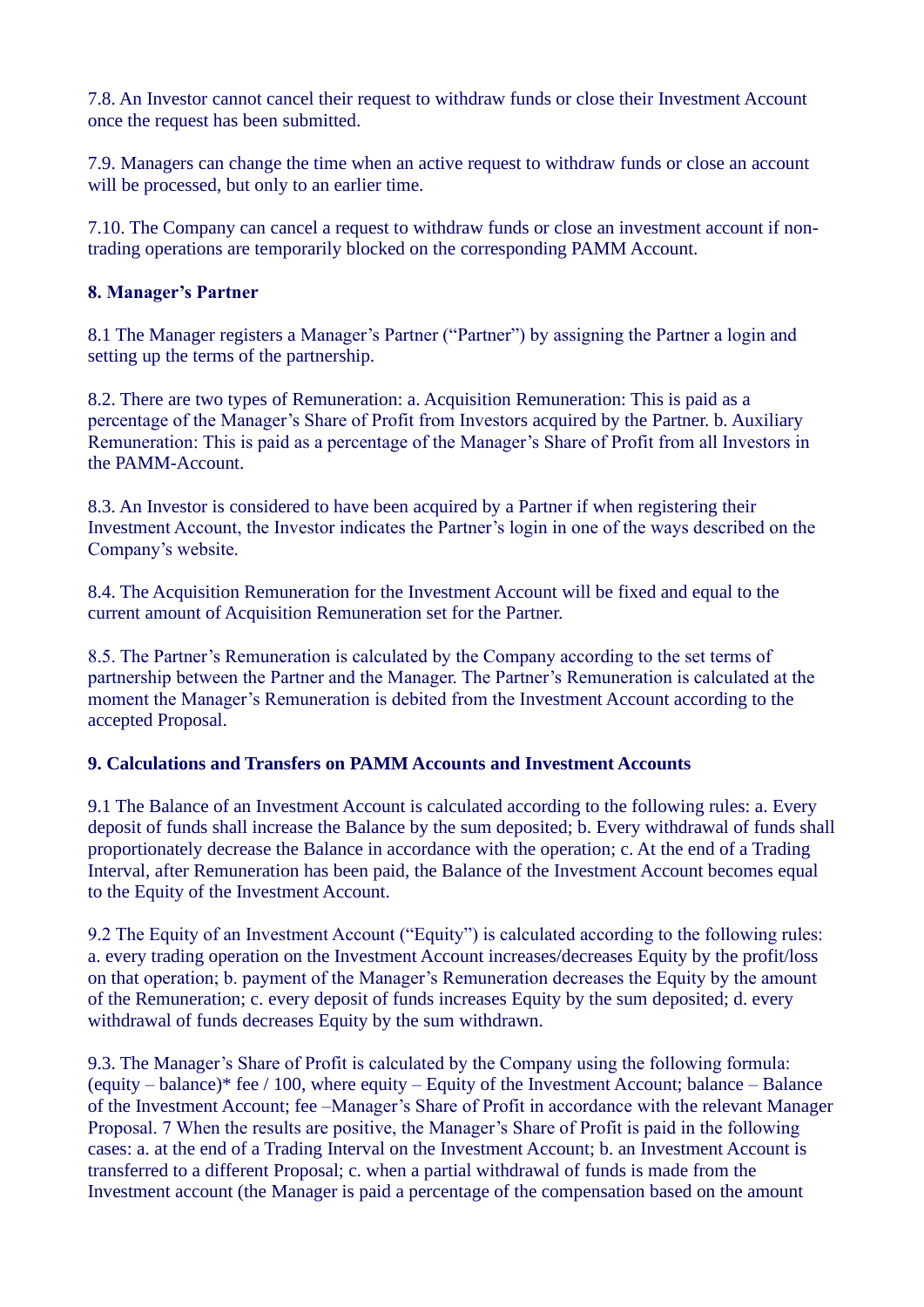withdrawn); d. an Investment Account is closed; e. the PAMM Account is liquidated.

9.4. The transfer of funds to relevant accounts is carried out by the Company on the settlement date.

9.5 The following rules apply to calculations on PAMM Accounts: a. If the Manager's compensation is calculated as being between 0 and 0.01, it will be rounded up to 0.01, and this amount will be transferred from the Investor's Investment Account in the currency in which the PAMM Account is denominated. b. If a Partner earns less than 0.01 in compensation, the Partner's compensation will be rounded down to 0. c. If the total amount of compensation on the PAMM Account is 1 USD (or the equivalent in EUR or RUR) or less, compensation will not be paid out or recalculated.

# **10. Obligations of the Manager, Investor and Manager's Partner**

10.1. The Manager, Investor, and Partner guarantee to: a. hold all responsibility for compliance with relevant legislation, including, but not limited to, legislation related to currency, tax and other laws of the country of residence, including full responsibility for the management of Investors' accounts; b. provide true and accurate information when registering as a Company Client and when completing all documents related to these Regulations; c. to be completely and fully aware of and understand the meaning, terms and conditions of all accepted Company Regulatory Documents; d. to fully understand the consequences of one's actions in the enforcement of these Regulations.

10.2. Should this guarantee be breached, the Manager agrees to resolve disputes and settle the complaints of third parties resulting from his/her management of Investors' accounts at his/her own expense and using his/her own authority.

10.3. The Manager, Investor and Partner agree to keep access passwords to the trading platform and Pure Portal secure and confidential, and do not have the right to disclose these passwords to third parties. All actions related to the fulfillment of these Regulations and/or usage of login and password are considered executed by the holder of said information. The Company does not bear responsibility for the unauthorized use of registration data by third parties.

10.4. The Manager, Investor and Partner do not have the right to: a. assume responsibility on behalf of the Company or put the Company under any obligations; b. use the Company's brand name and/or trademark; c. publish or assist in any publications related to the Company in mass media, publish or distribute any articles and letters related to the Company or assist in the writing of such articles and letters in any newspapers, magazines and other periodicals, Internet blogs and forums without the Company's permission; d. make any guarantees and/or promises, or make any claims in relation to any payments on behalf of the Company or using the brand name and/or trademark of the Company; e. perform any other actions that may cause any damage to the Company or raise any complaints directed towards the Company by third parties.

10.5. If lawsuits or complaints are filed against the Company as a result of the Manager's failure to comply with 8 these Regulations, all losses suffered by the Company shall be fully compensated by the Manager.

# **11. PAMM Account Liquidation**

11.1. The liquidation of a PAMM Account leads to the liquidation of all Investment Accounts within the PAMM Account.

11.2 The Manager can initiate a PAMM Account's liquidation by making a liquidation request in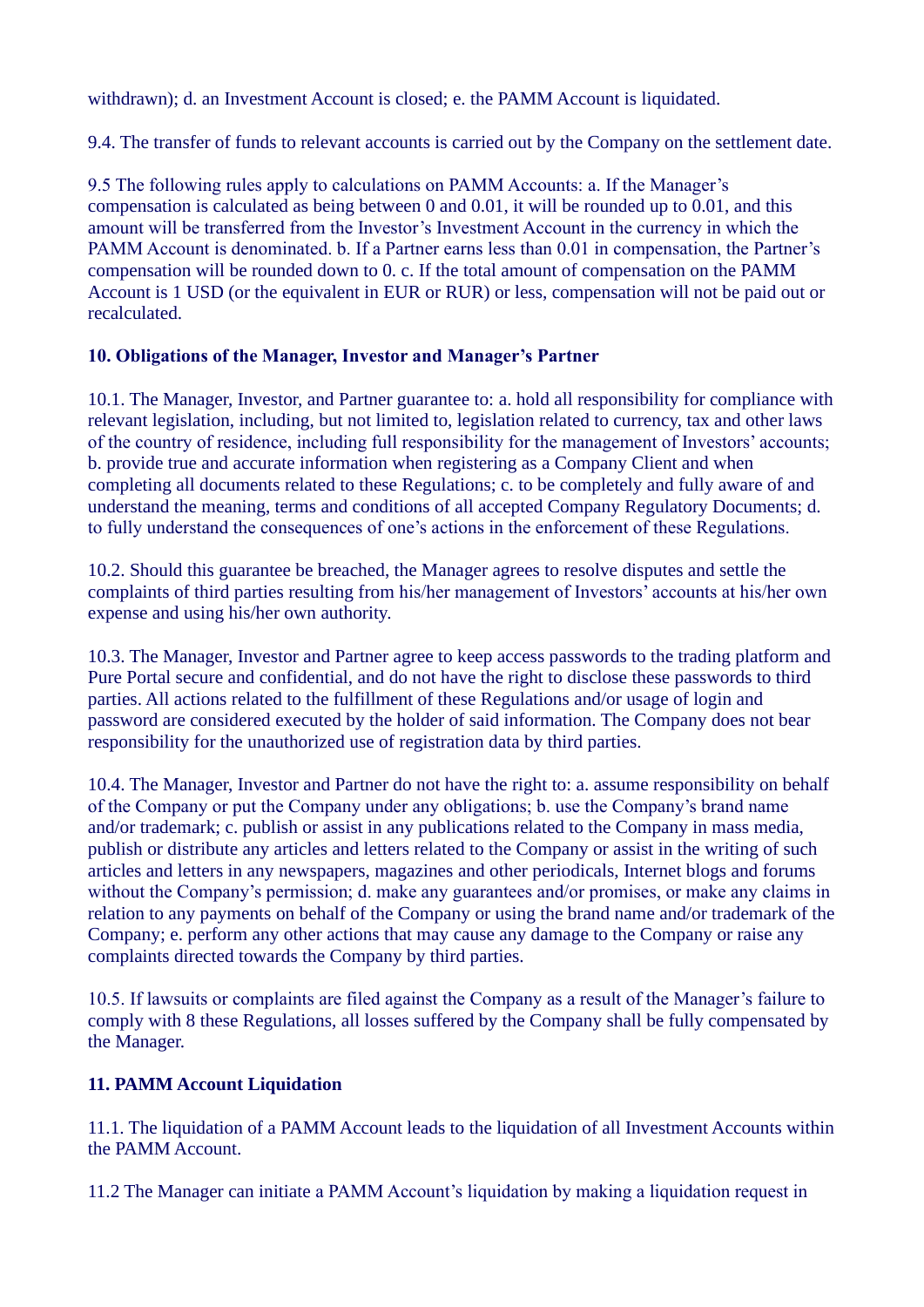Pure Portal. All open positions on the PAMM Account must be closed before the Manager can liquidate the account.

11.3. The Company can initiate a PAMM Account's liquidation. All open positions will immediately be closed.

11.4. The Company reserves the right to liquidate a PAMM Account in the following cases: a. The level of return, as shown in the PAMM Account monitoring, has dropped to -95% or lower for 24 rollovers in a row. If this happens, the account will be liquidated automatically. b. The level of return, as shown in the PAMM Account monitoring, has remain unchanged for 100 consecutive trading days, indicating the absence of trading activity on the account. If this happens, the account will be closed automatically. c. There is suspicion of fraud. If this is the case, the Manager will be given prior warning about their account being liquidated. d. The Manager has failed to adhere to the rules of the Company forum. If this is the case, the Manager will be given prior warning about their account being liquidated. e. The manager has failed to respond to queries in their personal thread in the Company forum in a timely fashion. If this is the case, the Manager will be given prior warning about their account being liquidated. f. The Manager has used obscene language or language that is insulting in nature in the name of their PAMM Account or their nickname. g. For other reasons. The manager may or may not receive prior warning and explanation.

11.5. A request for a PAMM Account's liquidation is fulfilled during the next Rollover. The remaining net equity of investors and the Manager is automatically transferred to their transitory accounts.

12. Investment Account Expiration

12.1. Company policy regarding the expiration of investment accounts is as follows: a. Investment accounts with a positive balance will never expire. b. Investment accounts with a balance of zero will be moved to the archive. Archived accounts may not be restored.

12.2. Investors may close their investment accounts at any time.

### **13. Effective Duration and Amendments**

13.1. These Regulations come into force for Company Clients the moment they are accepted in Pure Portal and cease to be in effect the moment the Client Agreement is terminated.

13.2. The Client acknowledges that the Company has a right to introduce amendments to the provisions of these Regulations at any time having given the Client written notification about the planned changes 3 (three) calendar days in advance. Such amendments shall come into force and are binding for the Client on the date specified in the notification.

13.3. For the purpose of these Regulations the following means of communication are considered to constitute written notification: a. email; b. an announcement on the Company's website.

### **14. Risks**

14.1. The Company does not guarantee a profit. Positive trading results in the past do not guarantee positive trading results in the future.

14.2 The Manager, Investor and Partners accept responsibility for possible financial losses such as direct losses 9 or lost profit resulting from the following risks: a. the risk that the Manager does not